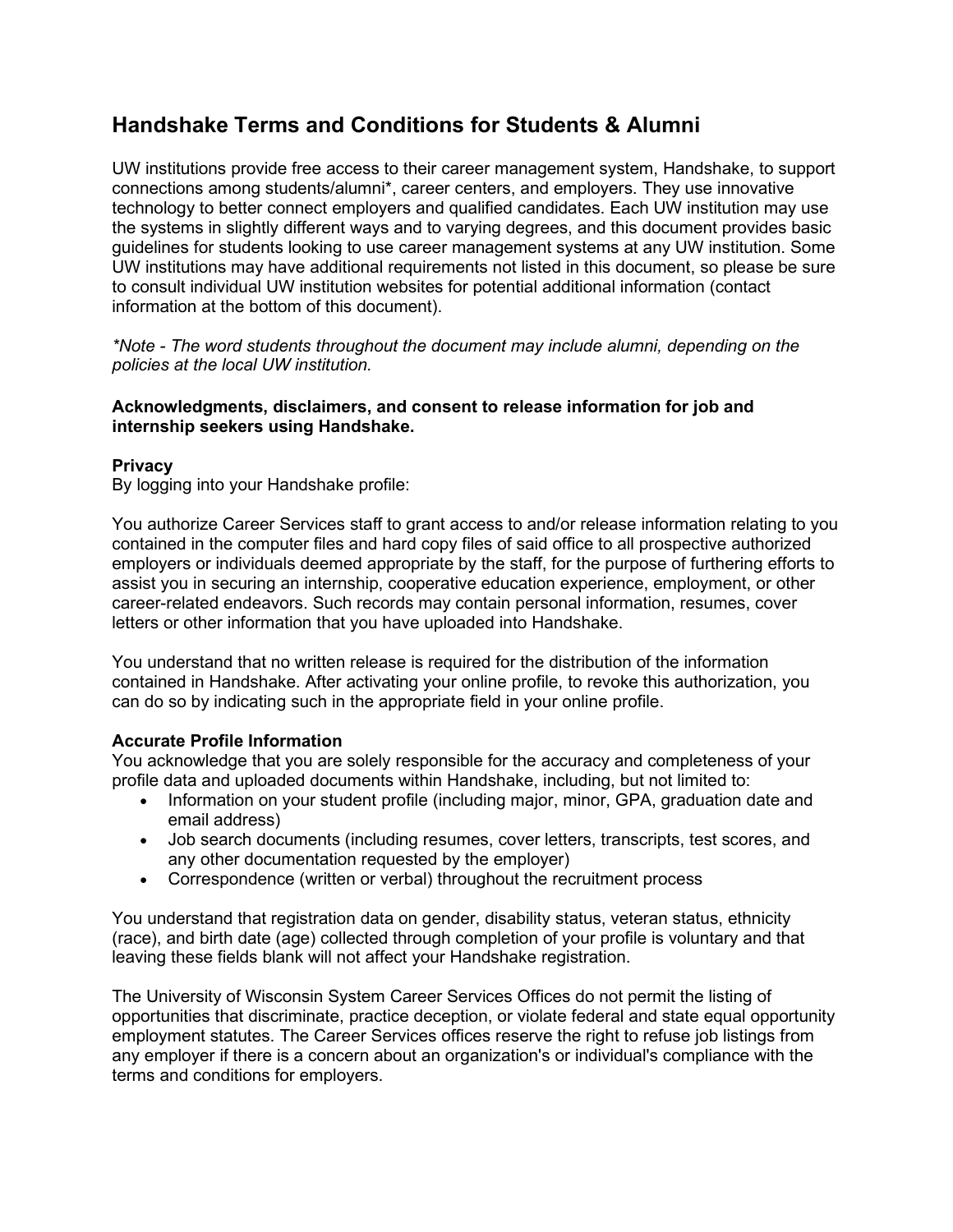## **Due Diligence / Fraudulent Activity**

The University of Wisconsin System Career Services Offices make no warranties regarding any employers and/or postings on Handshake. The approval of an employer and/or posting of an opportunity on Handshake does not imply any sponsorship or endorsement by Career Services or the UW institution. The university acts solely as a referral service that is free of charge for both employers and job seekers and makes no claim or representation regarding the validity of employers or posted opportunities. The Career Services office and university is not responsible for the wages, safety, or working conditions of any employment.

We ask all students to use "due diligence" before accepting any employment. Also, be aware that wages that are based partially or fully on sales or commissions are not guaranteed. All hiring and compensation for work performed is handled directly between the student and the employer. Career Services does not perform background checks on students nor on employers. Therefore, employers and students are encouraged to request reference information from each other.

Though the University diligently screens employers and job postings for fraudulent activity, from time to time a job scam may enter our system. It is important for you to know the signs to look for.

Here are some signs of a job scam to watch out for:

- 1. You are asked to deposit a cashier's check or money order without having performed any work. \*Note that a bounced check may withdraw money from YOUR account\*
- 2. You have to send money in any way, shape, or form to the employer before you begin working.
- 3. You are asked for personal information like your social security number, bank information or credit card information.
- 4. You are receiving emails unexpectedly from an individual that says they work at a company, but the email address is from a non-company domain name (Gmail, Yahoo, etc.).
- 5. You notice excessive typos and grammatical errors in your communication with the employer.

When you are applying for positions, here are some guidelines to help you:

- Research the employer and review jobs thoroughly. Do they have a reputable website with location information? Is the job listing you want to apply for also on their main career page?
- Never agree to a background check unless you have met the employer in person.
- Meet face-to-face with a potential employer. An in-person interview or informal chat over coffee will help you determine the employer's intentions.
- Always trust your instincts. If a job sounds too good to be true, it is likely a scam.

## **What should you do if you think you applied to a job scam or you think a job posting in Handshake is suspicious?**